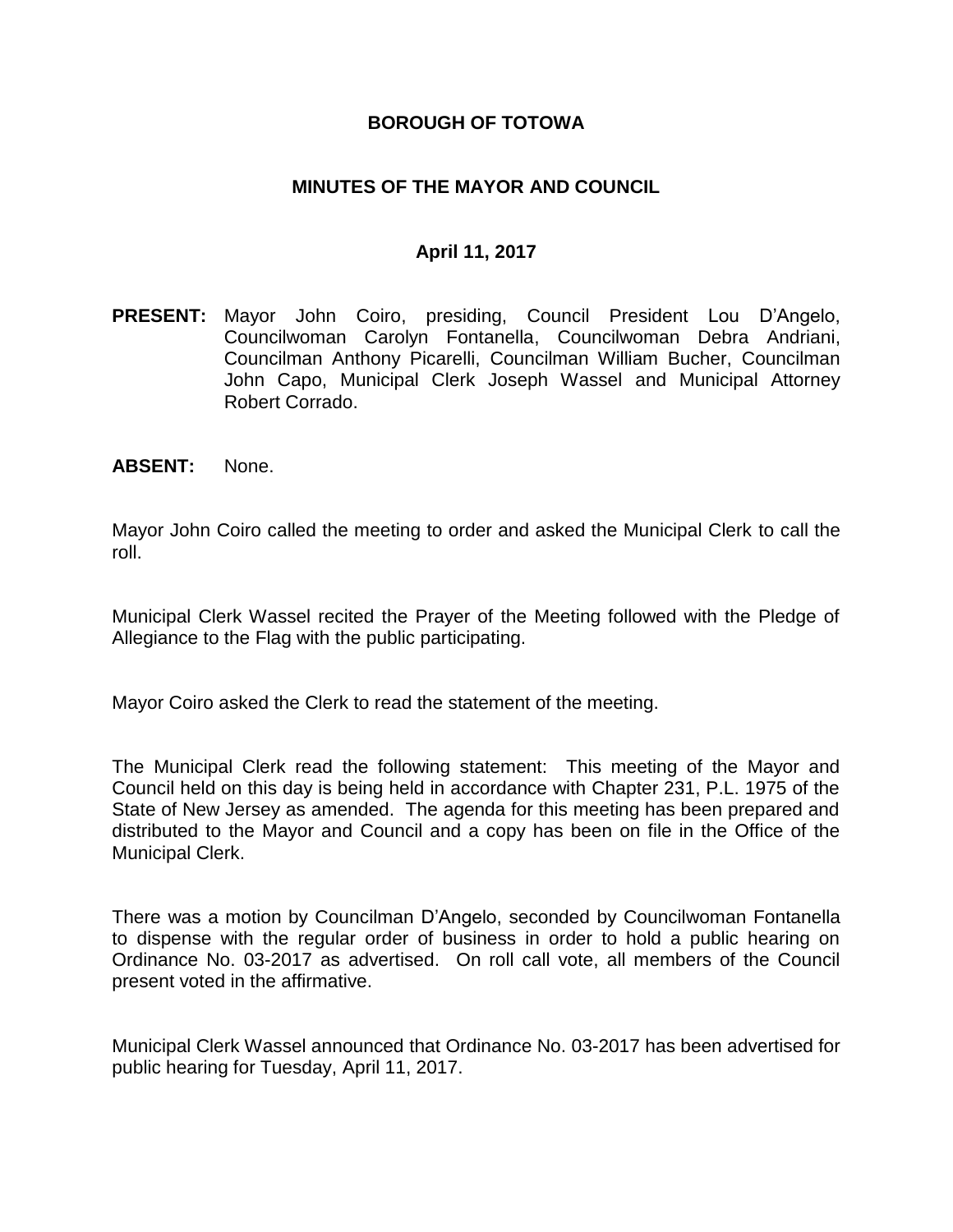Municipal Clerk Wassel read the legal notice and the title of Ordinance No. 03-2017.

There was a motion by Councilman D'Angelo, seconded by Councilwoman Fontanella to open the public hearing. On roll call vote, all members of the Council present voted in the affirmative.

Mayor Coiro asked if any citizens wished to be heard on Ordinance No. 03-2017.

CITIZENS HEARD:

There were no citizens who wished to be heard.

There was a motion by Councilman D'Angelo, seconded by Councilwoman Fontanella to close the public hearing. On roll call vote, all members of the Council present voted in the affirmative.

Municipal Clerk Wassel read Ordinance No. 03-2017 by title:

# **ORDINANCE NO. 03-2017**

### **CALENDAR YEAR 2017 ORDINANCE TO EXCEED THE MUNICIPAL BUDGET APPROPRIATION LIMITS AND TO ESTABLISH A CAP BANK (N.J.S.A. 40A:4-45.14)**

There was a motion by Councilman D'Angelo, seconded by Councilwoman Fontanella to adopt Ordinance No. 03-2017 on second and final reading. On roll call vote, all members of the Council present voted in the affirmative.

There was a motion by Councilman D'Angelo, seconded by Councilwoman Fontanella to revert to the regular order of business. On roll call vote, all members of the Council present voted in the affirmative.

Mayor Coiro asked if any members of the Council, the Municipal Clerk or the Municipal Attorney wished to address the Council.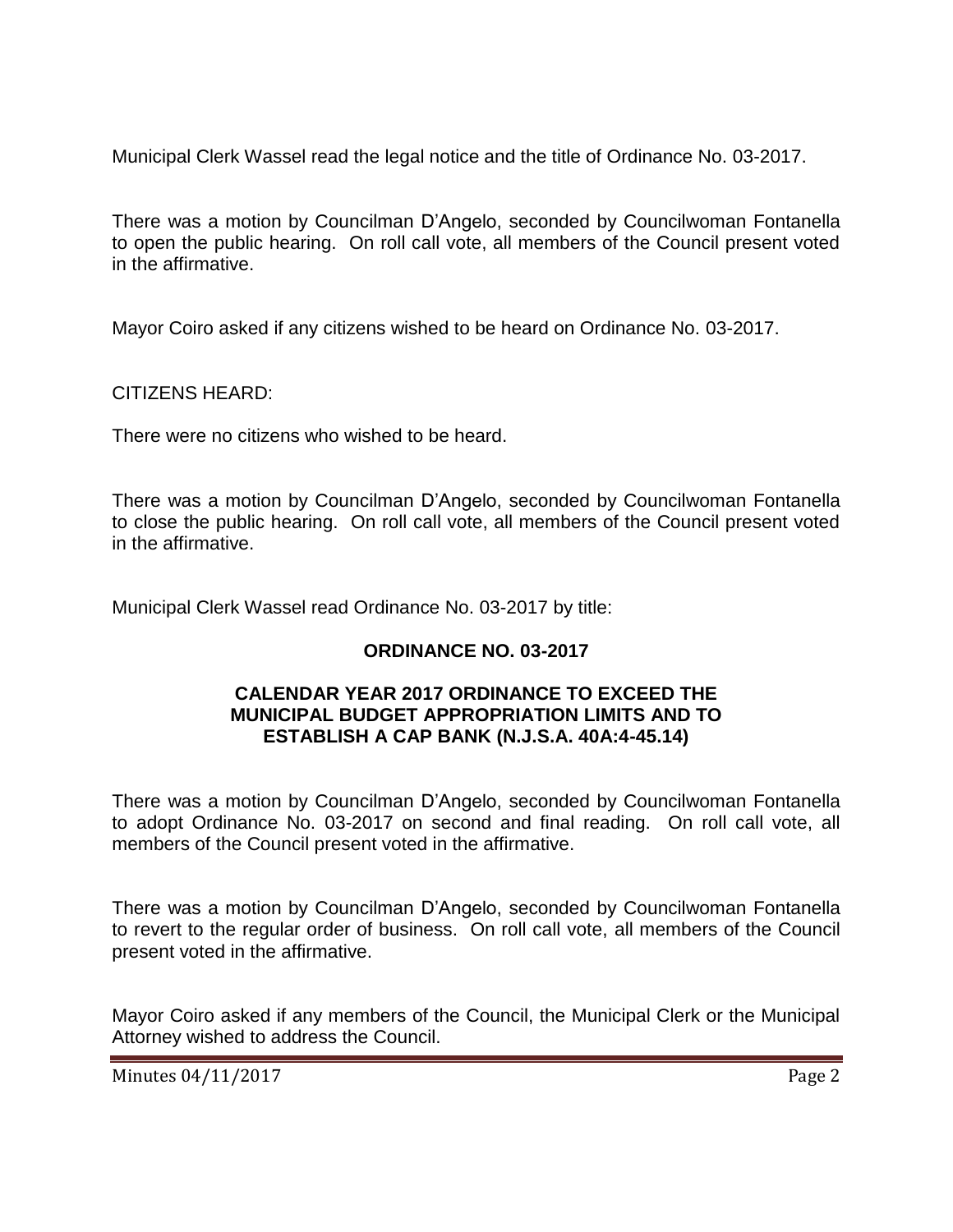Councilman D'Angelo: Mentioned that he covered for Mayor Coiro at the Passaic County Board of Realtors meeting and the bulk of the meeting pertained to drug use and the fact that 80% are athletes with injuries who are prescribed pain medication and then get addicted. The focus is to have the athlete stop taking the pain medication earlier.

Councilwoman Andriani: Announced that St. James Church will hold their Annual Blood Drive this Friday, April 14, 2017 and nurse Darlene Walsh will be assisting for her 24<sup>th</sup> year.

# CITIZENS HEARD:

Mike Mahometa, 269 Lincoln Avenue: Just wanted to let everyone know that the red light at Union Boulevard and Lincoln Avenue is out.

There was a motion by Councilman D'Angelo, seconded by Councilwoman Andriani to approve the Minutes of the Mayor and Council for the meeting of March 28, 2017. On roll call vote, all members of the Council present voted in the affirmative. Councilwoman Fontanella abstained from the voting.

### COMMITTEE ON FINANCE:

There was a motion by Councilman Picarelli, seconded by Councilman D'Angelo to approve Resolution No. 2017-09 for the payment of bills. On roll call vote, all members of the Council present voted in the affirmative.

There was a motion by Councilman Picarelli, seconded by Councilman D'Angelo to adopt the following resolution authorizing the Treasurer to issue checks for the redemption of Tax Sale Certificate #16-00003 for 198 Union Boulevard, Block 31, Lot 7. On roll call vote, all members of the Council present voted in the affirmative.

### RESOLUTION

Certificate of Sale #16-00003 Block 31, Lot 7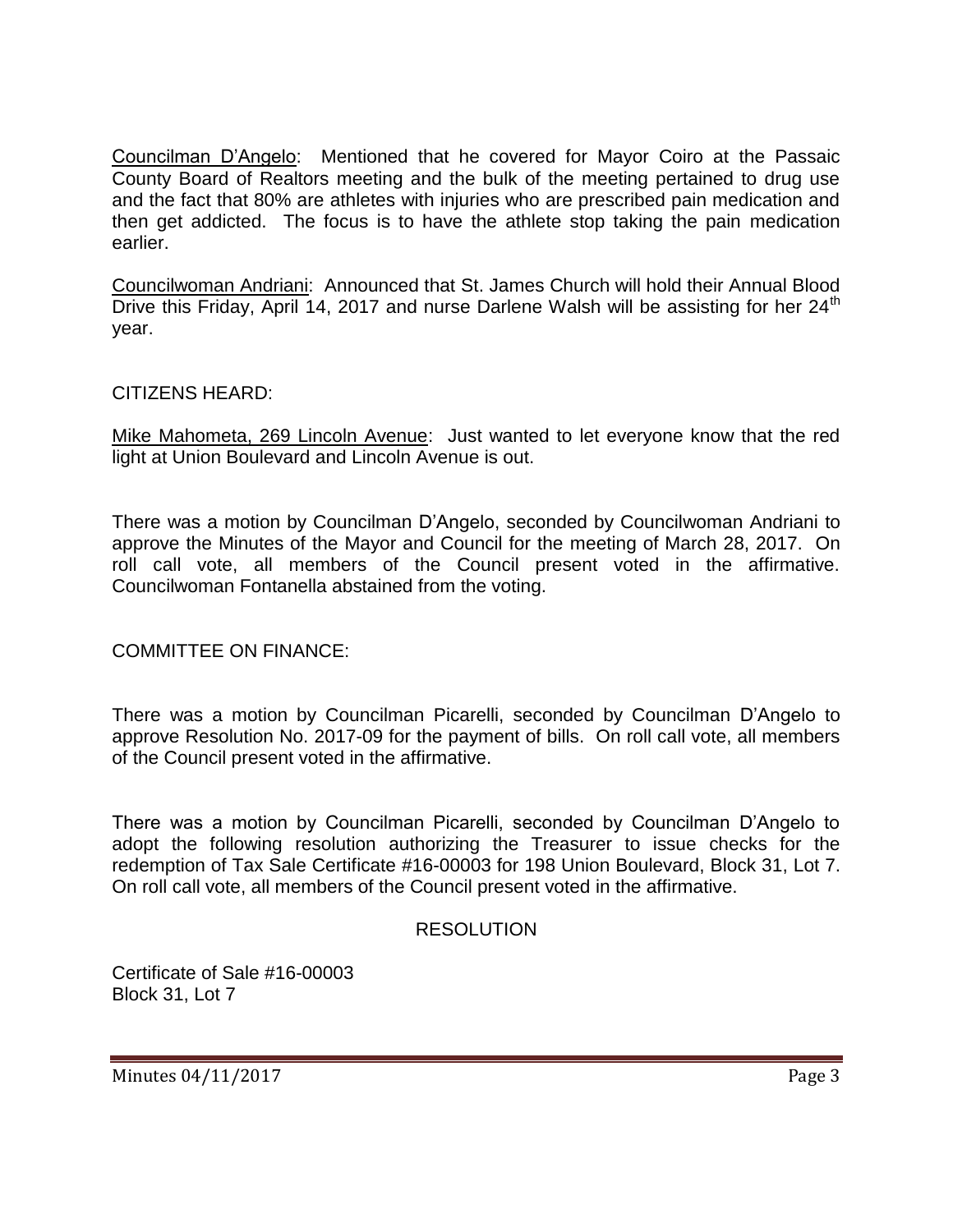Property: 198 Union Ave., Totowa, New Jersey Owner: Mattaliano, Annamay & Wallington, Elsie

WHEREAS, at the Municipal Tax Sale on October 20, 2016, a lien was sold on Block 31, Lot 7; and

WHEREAS, this lien known as Tax Sale Certificate #16-00003, was sold to TWR as CST for Ebury Fund 1 NJ, with a 0% redemption fee and a premium of \$22,900; and

WHEREAS, Joseph P. Mattaliano, Executor of the Estate of Annamay Mattaliano (deceased) who was represented by Joseph T. Maccarone, Esq.; and Jeffrey J. Trapanese, Esq. Administrator of the Estate of Elsie Wallington (deceased), have effected redemption of Tax Sale Certificate #16-00003 in the amount of \$11,023.61 as of 4/11/17. However, it should be noted that the check in the sum of \$11,023.61 came from the Trust Account of William Saracino Esq., who represented the purchaser of the property named 198 Union Blvd LLC (Alexander Oldja) who is the present owner of the property.

NOW, THEREFORE, BE IT RESOLVED, that the Mayor and Council authorize the Treasurer to issue a check in the amount of \$11,023.61 payable to TWR As CST for Ebury Fund 1 NJ for the redemption of Tax Sale Certificate #16-00003.

BE IT FURTHER RESOLVED, that the Mayor and Council authorize the Treasurer to issue a check in the amount of \$22,900 (premium) to the aforementioned Lien Holder.

There was a motion by Councilman Picarelli, seconded by Councilman D'Angelo to adopt the following Resolution Authorizing The Municipal Attorney And Richard Brigliadoro As Co-Counsel To File An Answer In The Pending Litigation Filed In Superior Court Of New Jersey, Law Division, Civil Part, Passaic County Bearing Docket No. PAS-L-000789-17. On roll call vote, all members of the Council present voted in the affirmative.

# RESOLUTION NO. 58-2017

RESOLUTION AUTHORIZING THE MUNICIPAL ATTORNEY AND RICHARD BRIGLIADORO AS CO-COUNSEL TO FILE AN ANSWER IN THE PENDING LITIGATION FILED IN THE SUPERIOR COURT OF NEW JERSEY, LAW DIVISION, CIVIL PART, PASSAIC COUNTY BEARING DOCKET NO. PAS-L-000789-17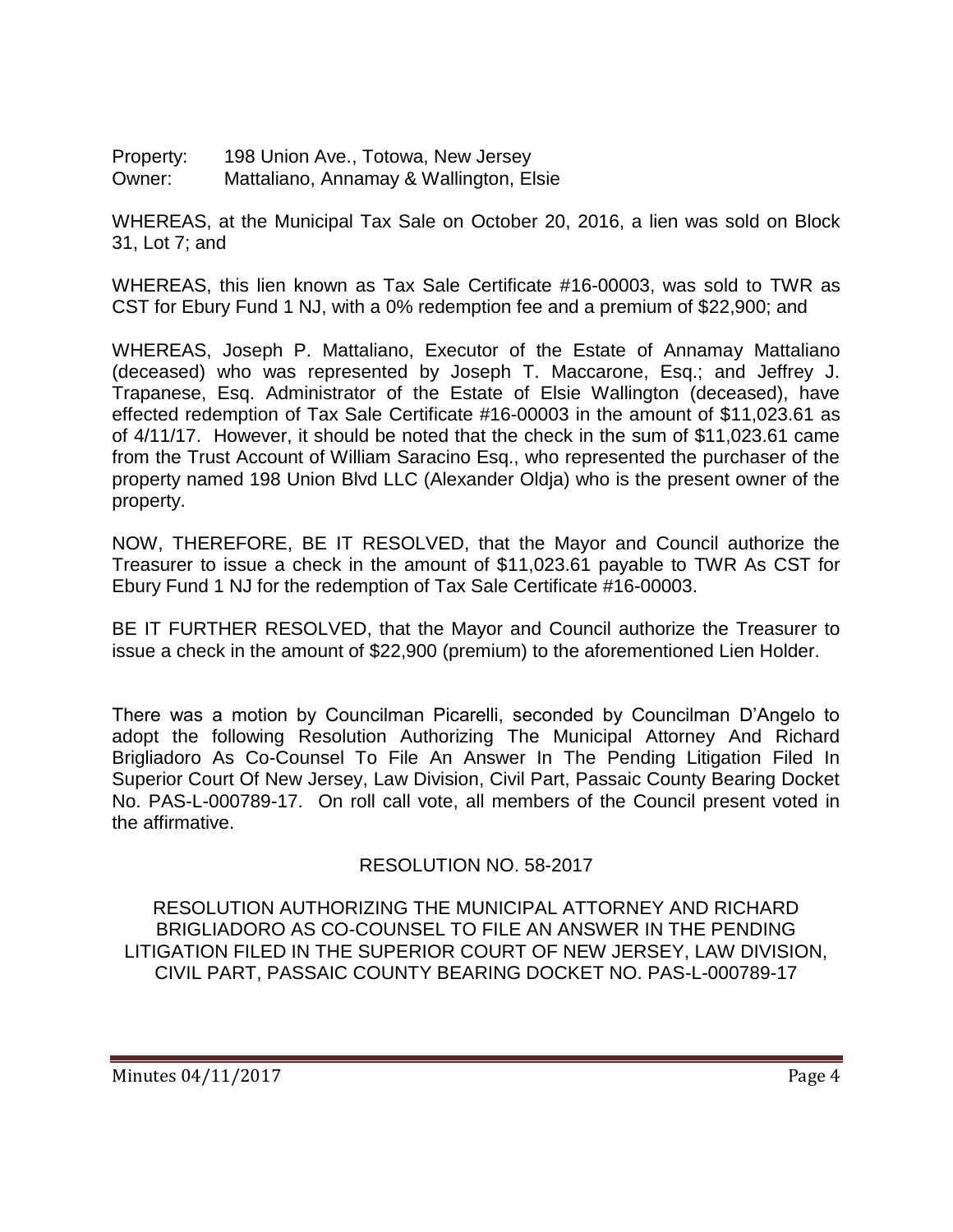WHEREAS, by Resolution No. 19-2016 dated January 1, 2016, the Mayor and Council of the Borough of Totowa authorized the Borough of Totowa to enter into a contract with Matthew J. O'Donnell, Esq., O'Donnell McCord, P.C., 15 Mount Kemble Avenue, Morristown, New Jersey 07960, to serve as the Borough of Totowa Tax Attorney and provide professional legal services; and

WHEREAS, Matthew J. O'Donnell, Esq. served as the Tax Attorney for the Borough of Totowa during 2016; and

WHEREAS, on March 23, 2017, the Borough of Totowa was served with a complaint entitled O'Donnell McCord, P.C. vs. Borough of Totowa, filed in the Superior Court of New Jersey, Law Division, Civil Part, Passaic County bearing Docket No. Pas-L-000789-17; and

WHEREAS, the Mayor and Council of the Borough of Totowa dispute the allegations set forth in the complaint and want to ensure that the interests of the municipality are protected during this litigation.

NOW, THEREFORE, BE IT RESOLVED, that the Mayor and Council of the Borough of Totowa do hereby authorize the Municipal Attorney and Richard Brigliadoro as Co-Counsel to file an answer in the pending litigation filed in the Superior Court of New Jersey, Law Division, Civil Part, Passaic County Bearing Docket No. Pas-l-000789-17.

COMMITTEE ON PUBLIC SAFETY:

There was a motion by Councilman D'Angelo, seconded by Councilwoman Fontanella to approve a grade increase for Patrol Officer Meagan Akins from Probationary Patrol Officer to Grade 7 Patrol Officer. On roll call vote, all members of the Council present voted in the affirmative.

There was a motion by Councilman D'Angelo, seconded by Councilwoman Fontanella to approve a fireman's application, the purchase of fireman's equipment and authorize a fireman's physical for Eric S. Lukascewicz. On roll call vote, all members of the Council present voted in the affirmative.

A letter from the Passaic County Prosecutor inviting the Mayor and Council to attend the 20th Annual Candlelight Vigil to be held on Sunday, April 23, 2017 from 3:00—5:00 p.m. at the Passaic County Community College was received and filed.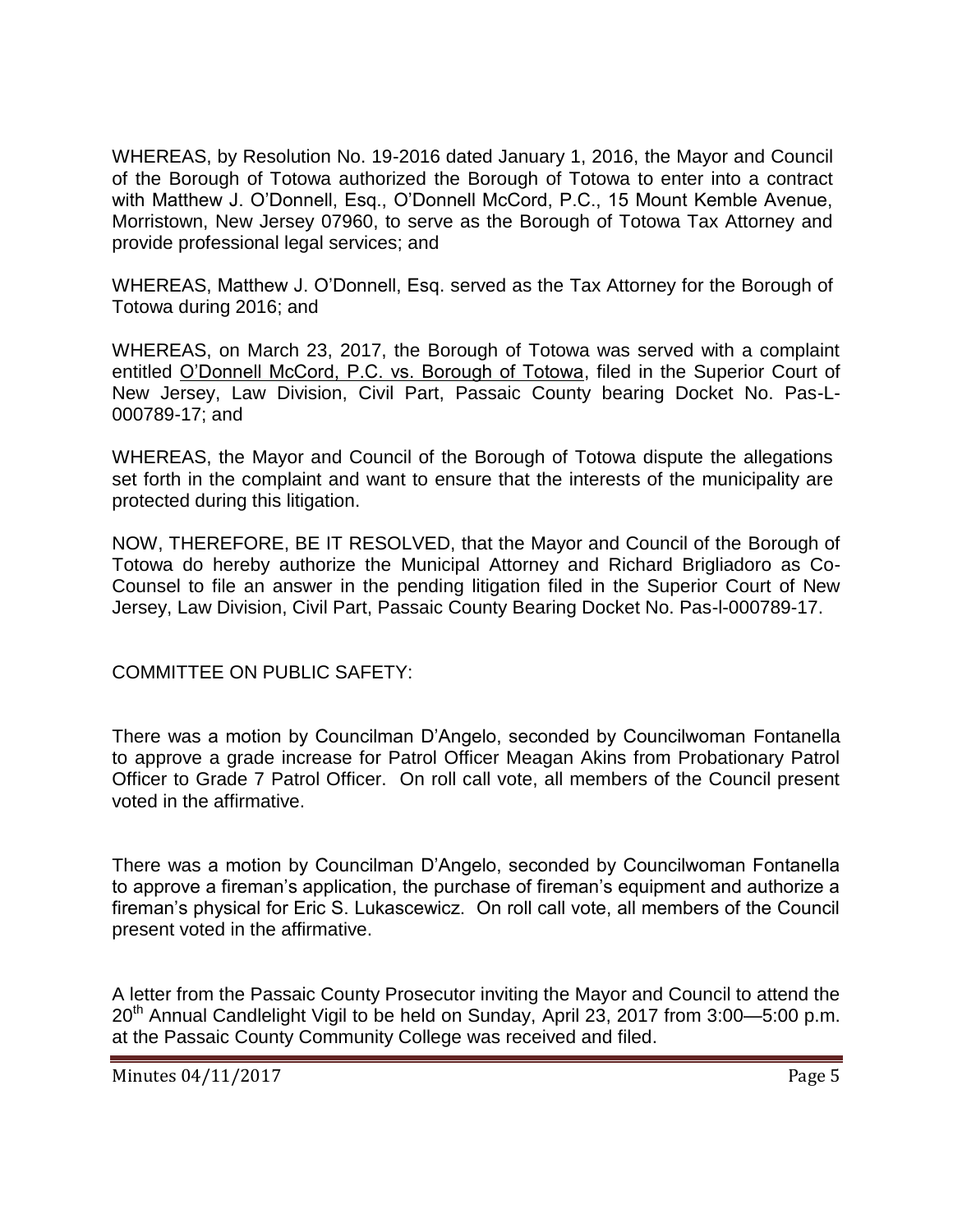COMMITTEE ON PUBLIC WORKS:

There was no report.

# COMMITTEE ON ENGINEERING & PUBLIC PROPERTY:

There was a motion by Councilwoman Fontanella, seconded by Councilwoman Andriani to adopt the following Resolution Waiving Sewer Charges For 39 Norwood Terrace, Account No. 2202-0. On roll call vote, all members of the Council present voted in the affirmative.

### RESOLUTION NO. 59-2017

### RESOLUTION WAIVING SEWER CHARGES FOR 39 NORWOOD TERRACE, ACCOUNT NO. 2202-0

WHEREAS, the Borough of Totowa bills its sewer customers based on water consumption for the prior year; and

WHEREAS, Sherril Sakas is the owner of 39 Norwood Terrace, Block 122, Lot 11, but the house is unoccupied; and

WHEREAS, the water meter reader was unable to gather accurate handheld readings from the remote indicator for several periods; and

WHEREAS, an inspection of the inside water meter was read on June 17, 2016 that resulted in a water usage of 983,000 gallons and resulted in first quarter 2016 billing in the amount of \$8,140.83; and

WHEREAS, the homeowner had requested an adjustment to this water bill since the timeframe of the excessive usage could not be determined as occurring in a single period; and

WHEREAS, the Mayor and Council agreed and adopted Resolution No. 41-2017 to adiust the water bill; and

WHEREAS, a sewer bill was generated for a total of 1,033,000 gallons, due to water usage in excess of four hundred thousand (400,000) gallons in an annual billing cycle; and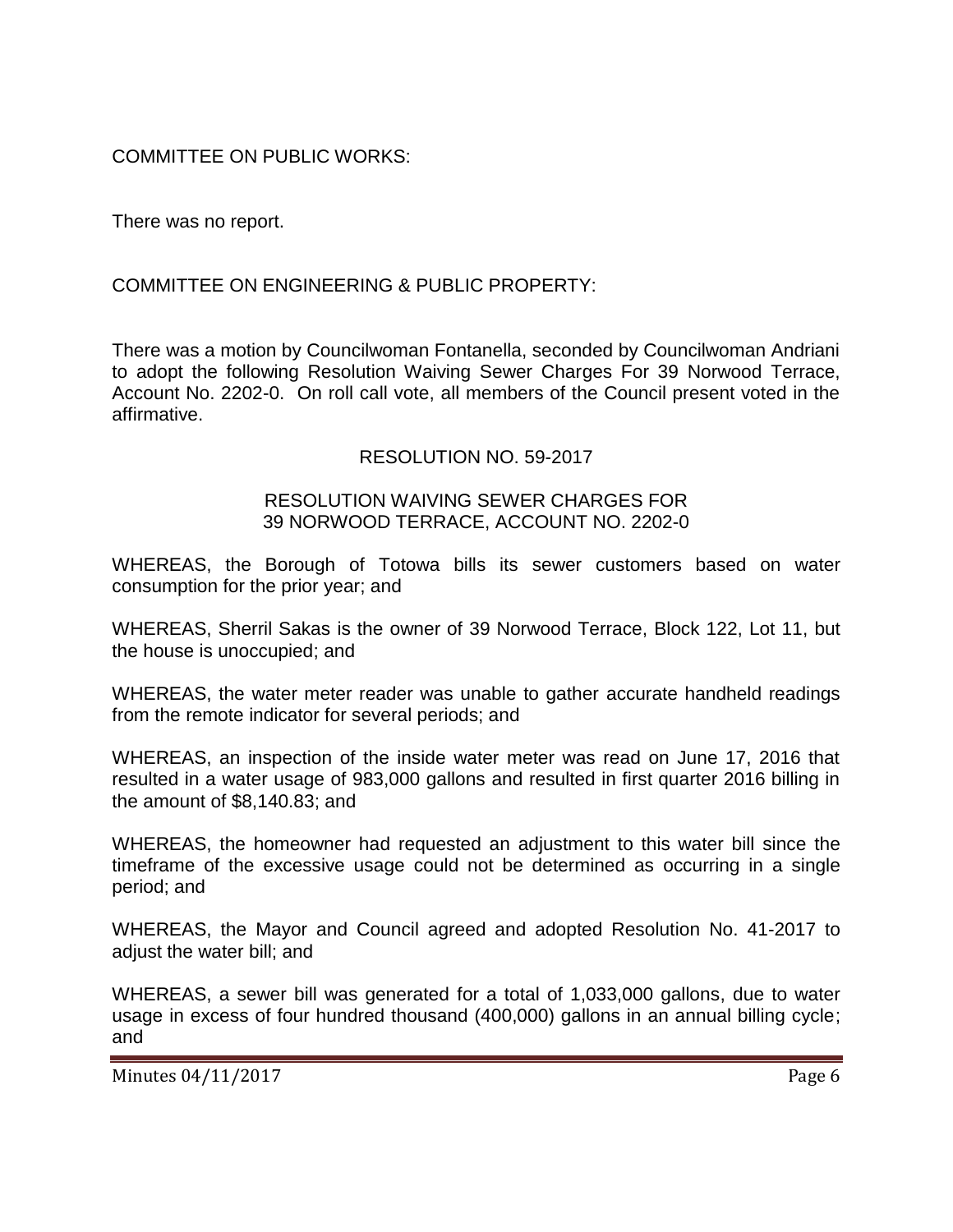WHEREAS, the homeowner has now requested that the sewer bill be waived since the timeframe of the excessive usage cannot be determined as occurring in a single yearly period; and

WHEREAS, the sewer bill generated for 39 Norwood Terrace amounted to \$1,106.34; and

WHEREAS, for this same reason it is determined that the annual sewer bill should be waived.

NOW, THEREFORE, BE IT RESOLVED, that the Mayor and Council of the Borough of Totowa do hereby waive and eliminate the annual sewer bill for 2017.

BE IT FURTHER RESOLVED, by the Mayor and Council of the Borough of Totowa that the Borough Clerk is hereby directed to send a copy of this resolution to the Water Registrar and the Water Registrar shall adjust the 2017 sewer bill accordingly.

COMMITTEE ON LIAISON & INSPECTION:

There was a motion by Councilwoman Andriani, seconded by Councilman Bucher to adopt the following Resolution Fixing The Fee Schedule For The Totowa Municipal Swimming Pool For 2017. On roll call vote, all members of the Council present voted in the affirmative.

# RESOLUTION NO. 60-2017

### RESOLUTION FIXING THE FEE SCHEDULE FOR THE TOTOWA MUNICIPAL SWIMMING POOL FOR 2017

WHEREAS, the Mayor and Council of the Borough of Totowa pursuant to the Code of the Borough of Totowa, Chapter 367 entitled "Swimming Pools", Article I, "Municipal Pool" and any amendments thereto, is authorized to annually establish the "fees" for the Totowa Municipal Swimming Pool; and

WHEREAS, the Mayor and Council of the Borough of Totowa after conferring with the Board of Recreation and for good cause shown has approved the following 2017 Fee schedule for the Totowa Swimming Pool, to wit: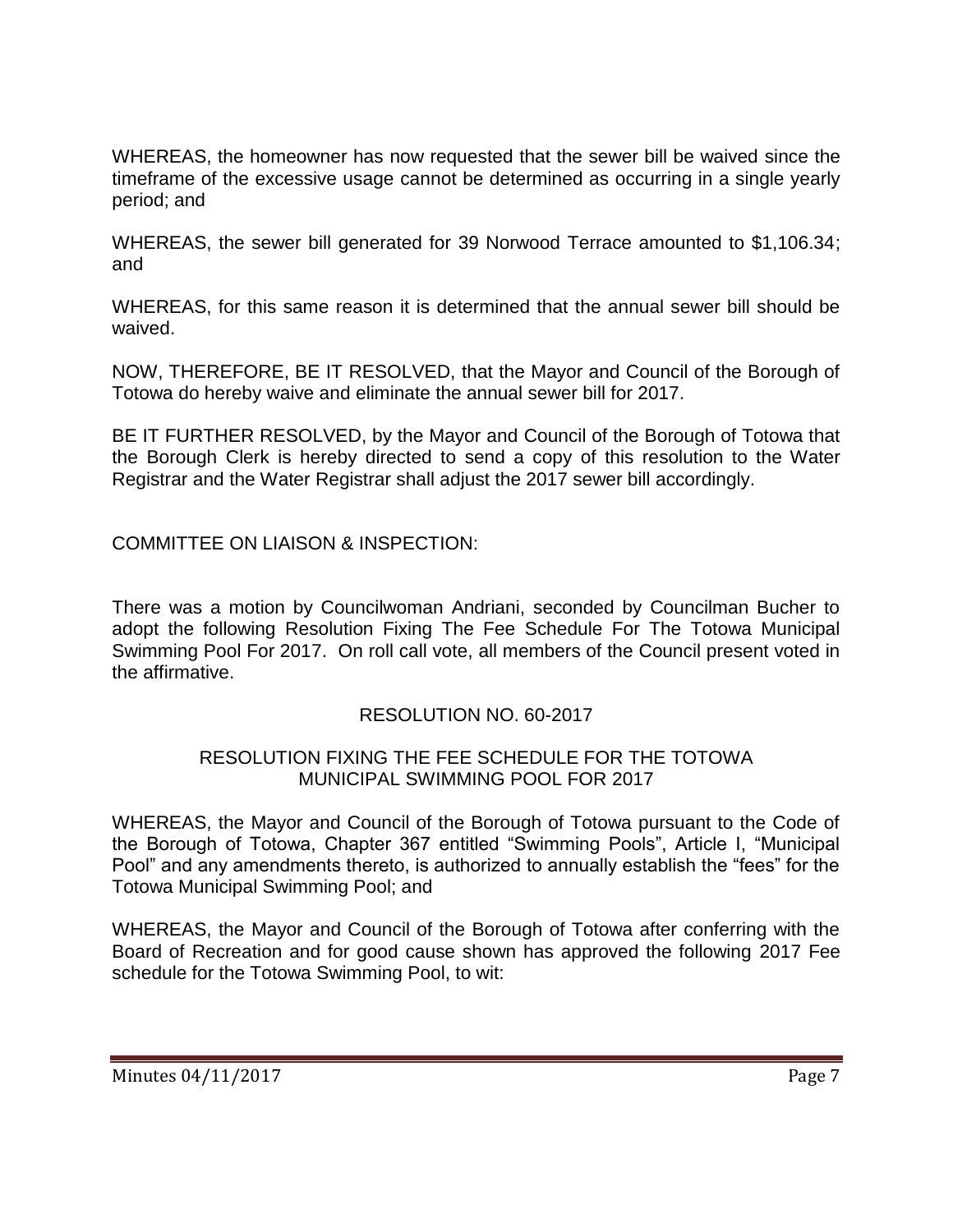#### 2017 Fee Schedule

|                                                                                              | <b>ENTIRE</b><br><b>SEASON</b> | AS OF<br>AUG 1st                                     | WEEKNIGHTS (FROM 5 PM)/<br>WEEKENDS/HOLIDAYS |  |  |
|----------------------------------------------------------------------------------------------|--------------------------------|------------------------------------------------------|----------------------------------------------|--|--|
| <b>FAMILY</b>                                                                                | \$400.00 plus                  | \$200.00 plus<br>\$35.00 per child \$18.00 per child | \$280.00 plus<br>\$25.00 per child           |  |  |
| (The per child rate will be applied to the first 2 children, each additional child is free.) |                                |                                                      |                                              |  |  |
| <b>SENIOR CITIZEN</b><br>$(Age 62^*$ or older)                                               | \$90.00                        | \$45.00                                              | \$60.00                                      |  |  |
| <b>SINGLE</b><br>(Age 18 <sup>*</sup> or older)                                              | \$265.00                       | \$133.00                                             | \$185.00                                     |  |  |
| <b>CHILDREN</b><br>(Ages 4-17**)                                                             | \$95.00                        | \$48.00                                              | \$70.00                                      |  |  |

\* Age at time of registration. \*\* Must be purchased with any other package.

Family is defined as an adult couple or 1 or 2 legal guardians plus unmarried children under 21 as of 5/24/17 or under 26 as of 5/24/17 and a full time student who resides in the same residence.

A \$100.00 discount will be applied to the entire season rate for families who register for the pool and also register their children for Summer Camp with the Borough of Totowa Board of Recreation Camp. (Camp receipt must be shown when registering for the 2017 Pool Season in order for the discount to be applied.)

WHEREAS, the Mayor and Council of the Borough of Totowa after conferring with the Board of Recreation and for good cause has also approved the following half-price rates for volunteers of the Borough of Totowa Fire Department and First Aid Squad; to wit:

|                                             | 2017 Fee Schedule For Volunteers |                  |                                                     |  |
|---------------------------------------------|----------------------------------|------------------|-----------------------------------------------------|--|
|                                             | <b>ENTIRE</b><br><b>SEASON</b>   | AS OF<br>AUG 1st | WEEKNIGHTS (FROM 5 PM)/<br><b>WEEKENDS/HOLIDAYS</b> |  |
| <b>FAMILY</b>                               | \$235.00                         | \$118.00         | \$165.00                                            |  |
| <b>SENIOR CITIZEN</b><br>(Age 62* or Older) | \$45.00                          | \$23.00          | \$30.00                                             |  |
| <b>SINGLE</b>                               | \$133.00                         | \$67.00          | \$93.00                                             |  |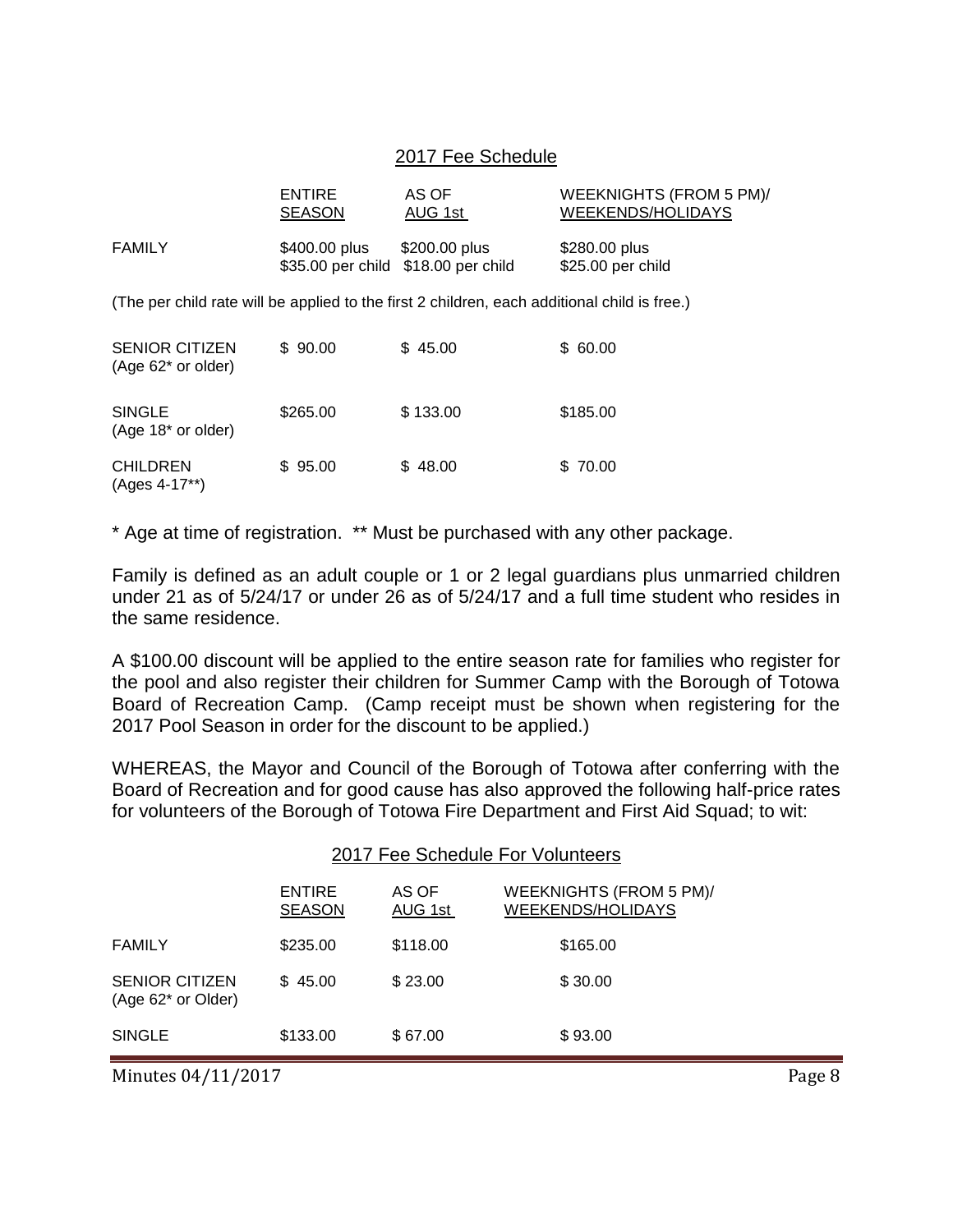(Age 18\* or Older)

CHILDREN \$48.00 \$24.00 \$35.00 (Ages 4-17\*\*)

\* Age at time of registration. \*\* Must be purchased with any other package.

\*\*There will be a \$20.00 late fee for anyone registering after May 24, 2017. Refunds will not be given once the pool has opened for the season.

#### Guest Fees-

| Under 4 Years of Age                        | Free    |
|---------------------------------------------|---------|
| Age 4 and up - Weekdays Per Person          | \$8.00  |
| Age 4 and up - Weekends/Holidays Per Person | \$9.00  |
| Five Passes Purchased on Registration Days  | \$35.00 |

In addition to the fees established above, the following fees shall be put into effect for 2017 for special events:

Totowa Non-Members **but a set of the Contract State S150.00** (Plus \$5.00 guest fee for every non-member, including parents.)

Swimming Lessons **\$50.00 members** 

\$ 80.00 non-members

NOW, THEREFORE, BE IT RESOLVED, that the Mayor and Council of the Borough of Totowa has adopted the aforementioned Fee Schedule for the Totowa Swimming Pool for 2017.

There was a motion by Councilwoman Andriani, seconded by Councilman Bucher to adopt the following Resolution Fixing The Fee Schedule For The Totowa Board Of Recreation Summer Camp For 2017. On roll call vote, all members of the Council present voted in the affirmative.

### RESOLUTION NO. 61-2017

### RESOLUTION FIXING THE FEE SCHEDULE FOR THE TOTOWA BOARD OF RECREATION SUMMER CAMP FOR 2017

WHEREAS, the Borough of Totowa Board of Recreation hosts an annual summer camp for the youth of the community; and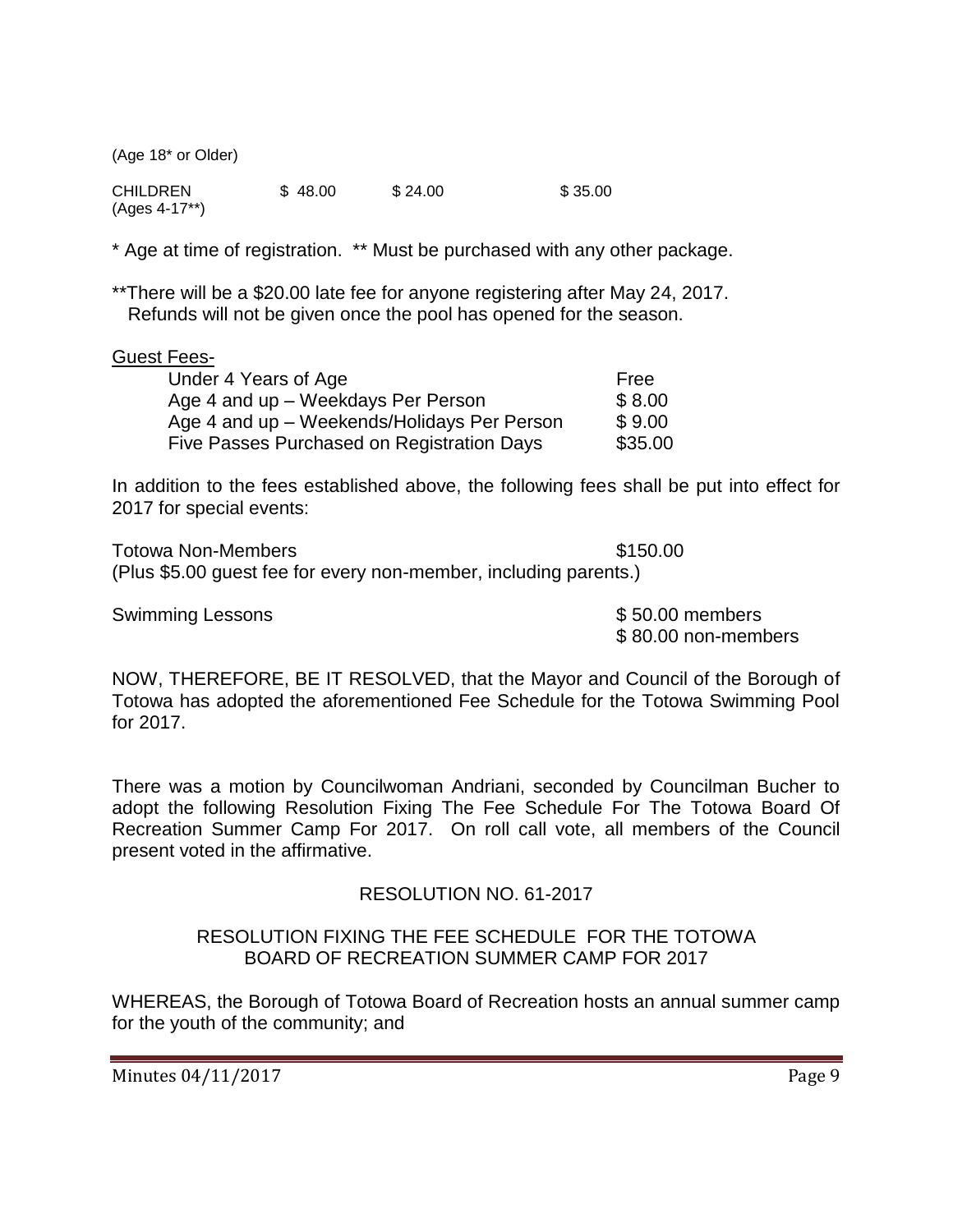WHEREAS, the camp season for 2017 will run from Monday, June 25, 2017 through Friday, August 4, 2017; and

WHEREAS, the Mayor and Council of the Borough of Totowa after conferring with the Board of Recreation and for good cause shown has approved the following 2017 Fee schedule for the Board of Recreation Summer Camp, to wit:

#### 2017 Fee Schedule

| One Child              | \$230.00 |
|------------------------|----------|
| <b>Two Children</b>    | \$420.00 |
| Three or More Children | \$520.00 |

NOW, THEREFORE, BE IT RESOLVED, that the Mayor and Council of the Borough of Totowa has adopted the aforementioned Fee Schedule for the Board of Recreation Summer Camp for 2017.

There was a motion by Councilwoman Andriani, seconded by Councilman Bucher to adopt the following Resolution Authorizing Contract For Fertilizer And Weed Control Services For 2017. On roll call vote, all members of the Council present voted in the affirmative.

### RESOLUTION NO. 62-2017

### RESOLUTION AUTHORIZING CONTRACT FOR FERTILIZER AND WEED CONTROL SERVICES FOR 2017

WHEREAS, the Superintendent for the Borough of Totowa Department of Public Works has recommended the Borough of Totowa implement a fertilization and weed control treatment program for the Borough of Totowa Municipal Complex grounds, recreational parks and fields; and

WHEREAS, the Borough of Totowa Department of Public Works did solicit proposals for these lawn maintenance services; and

WHEREAS, Lawn Doctor, 10 Park Place, Butler, New Jersey 07405 has submitted a proposal dated April 4, 2017 to provide the necessary fertilization and weed control services in the amount of \$14,445.00, a copy of which is on file in the office of the Borough of Totowa Municipal Clerk; and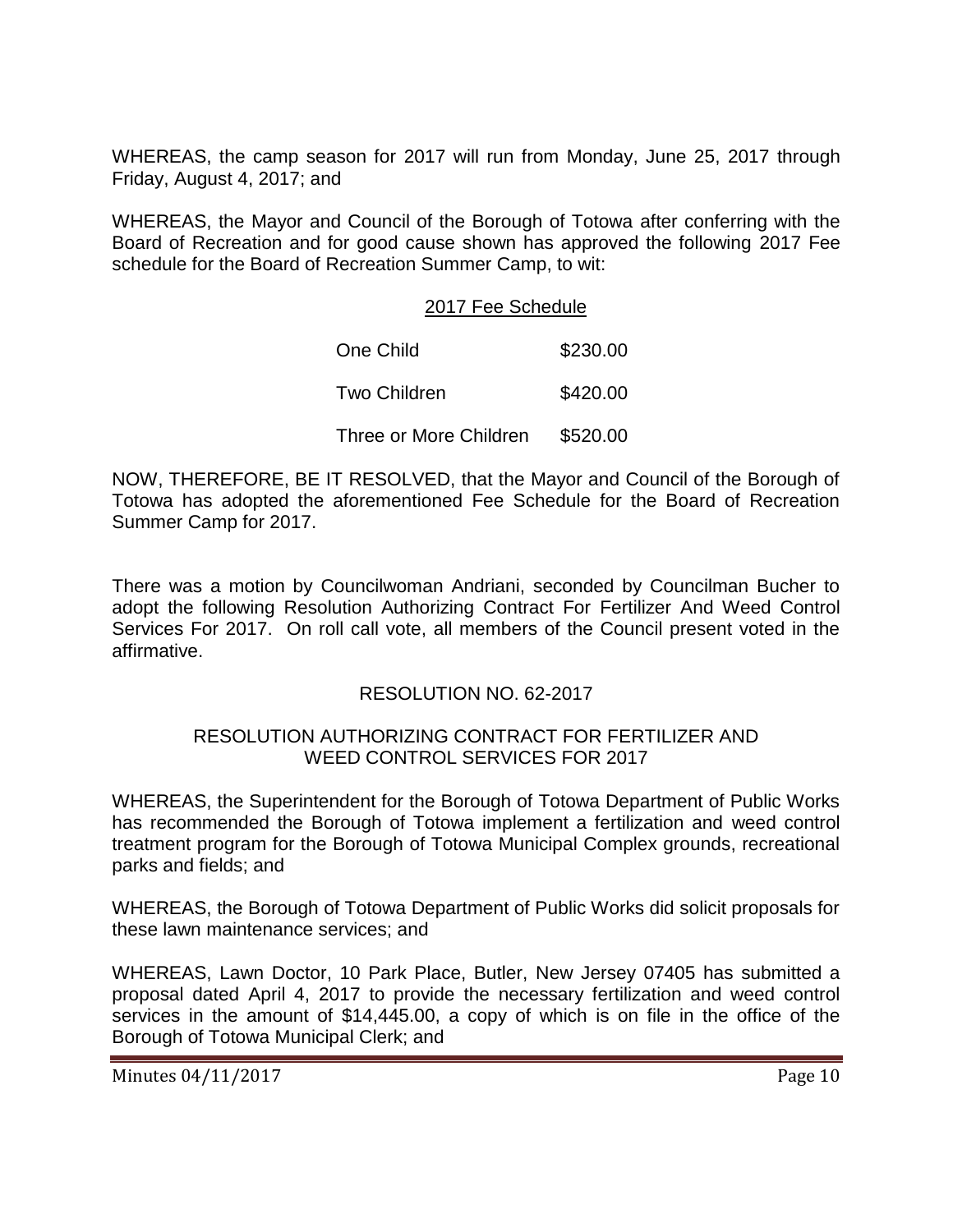WHEREAS, the Superintendent for the Borough of Totowa Department of Public Works has reviewed the proposal and recommended the Borough of Totowa implement the five (5) step treatment plan recommended in the proposal; and

WHEREAS, pursuant to the applicable New Jersey State laws, the authorization of this service will not exceed the public bidding threshold and may be authorized without public bidding.

NOW, THEREFORE, BE IT RESOLVED, that the Mayor and Council of the Borough of Totowa do hereby authorize the Borough of Totowa to enter into a contract with Lawn Doctor for lawn maintenance services for the Borough of Totowa Municipal Complex grounds, recreational fields and parks in the amount of \$14,445.00.

BE IT FURTHER RESOLVED, that the Mayor and Council of the Borough of Totowa do hereby authorize the Municipal Clerk and Superintendent for the Department of Public Works to execute any and all necessary instruments relating thereto.

A letter from Totowa PAL Baseball and Softball inviting the Mayor and Council to their Opening Day ceremony to be held on Saturday, April 22, 2017 at 10:00 a.m. was received and filed.

COMMITTEE ON LEGISLATION & ORDINANCES:

There was a motion by Councilman Capo, seconded by Councilman Picarelli to introduce on first reading, advertise for public hearing and refer to the Planning Board for their review and comments the following entitled ordinance. On roll call vote, all members of the Council present voted in the affirmative.

# **ORDINANCE NO. 04-2017**

**ORDINANCE OF THE BOROUGH OF TOTOWA, COUNTY OF PASSAIC, NEW JERSEY AMENDING ORDINANCE NO. 03-2016 THE REDEVELOPMENT PLAN FOR THE PROPERTY COMMONLY KNOWN AS BLOCK 154, LOT 19 ON THE TAX MAP OF THE BOROUGH OF TOTOWA (BLOCK 154, LOT 19 AND BLOCK 154.01, LOT 1 ON THE TAX ASSESSMENT RECORDS)**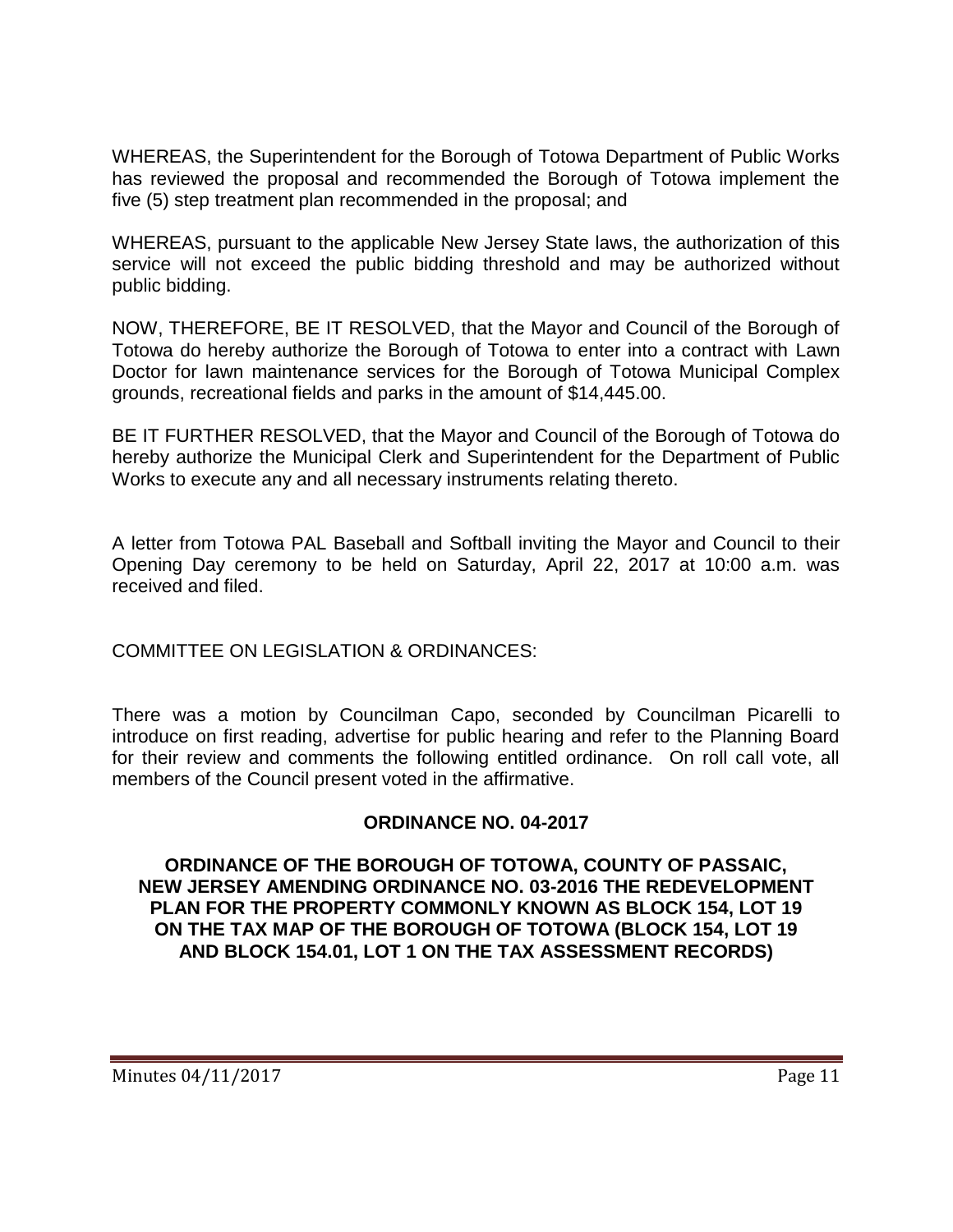There was a motion by Councilman Capo, seconded by Councilman Picarelli to approve the Application For Special Permit For Social Affair from the State Of New Jersey Division Of Alcoholic Beverage Control for the BPOE #2111 Passaic Valley Elks to be held on April 28, 2017 from 6:00 p.m. – 11:59 p.m. On roll call vote, all members of the Council present voted in the affirmative.

There was a motion by Councilman Capo, seconded by Councilman Picarelli to approve the Application For Special Permit For Social Affair from the State Of New Jersey Division Of Alcoholic Beverage Control for the BPOE #2111 Passaic Valley Elks to be held on May 20, 2017 from 6:00 p.m. – 1:30 a.m. On roll call vote, all members of the Council present voted in the affirmative.

There was a motion by Councilman Capo, seconded by Councilman Picarelli to approve Raffle License Application Nos. 2021, 2022 & 2023 for the Lincoln Park Schools PTO for a Tricky Tray, On-Premise 50/50 and On-Premise 50/50 to be held on May 17, 2017 at The Bethwood. On roll call vote, all members of the Council present voted in the affirmative.

There was a motion by Councilman Capo, seconded by Councilman Picarelli to approve Raffle License Application Nos. 2024 & 2025 for the St. Joseph's Home for the Elderly of the Little Sisters of the Poor for a Tricky Tray and On-Premise 50/50 to be held on May 19, 2017. On roll call vote, all members of the Council present voted in the affirmative.

There was a motion by Councilman Capo, seconded by Councilman Picarelli to approve Raffle License Application Nos. 2026 & 2027 for the Christopher Columbus Middle School HSA for a Casino Night and On-Premise 50/50 to be held on May 5, 2017 at The Bethwood. On roll call vote, all members of the Council present voted in the affirmative.

There was a motion by Councilman Capo, seconded by Councilman Picarelli to approve Bingo License Application No. 2028 for the Totowa PAL to be held from May 16 until August 29, 2017. On roll call vote, all members of the Council present voted in the affirmative.